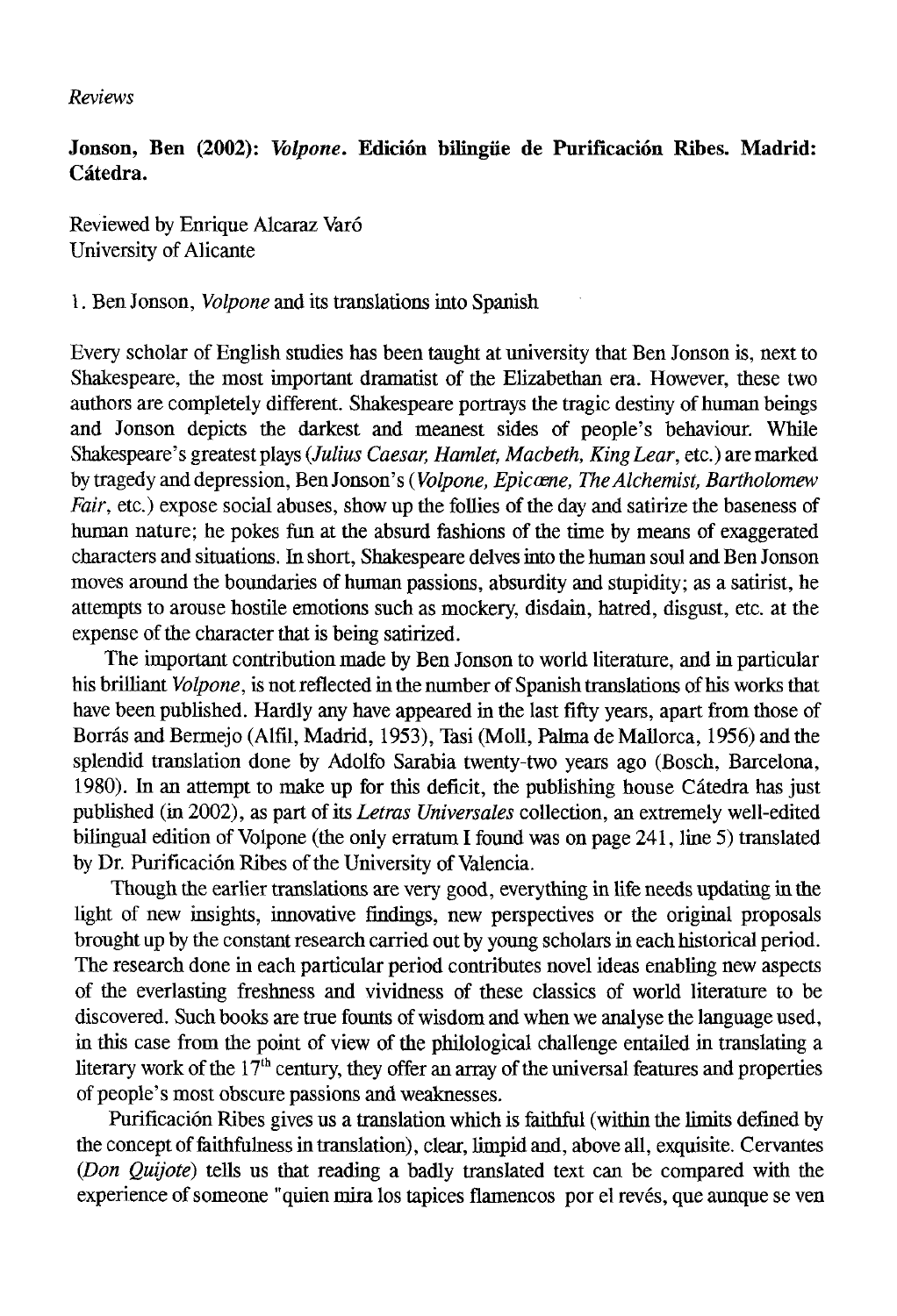las figuras, son llenas de hilos que las oscurecen, y no se ven con la lisura y tez de la haz". This is certainly not the case with Dr. Ribes' magnificent translation of *Volpone.* In my opinión, her choice of language and turns of phrase are felicitous, stylish and eloquent, both from the point of view of philology and from that of traductology, for the reasons I shall discuss below.

Some literature teachers like to ask their students on the first day of class what the word literature means. The conclusión reached is that literature embraces so many aspects, perspectives and valúes that it is no easy task to give a comprehensive definition of this phenomenon, so characteristic of the human race. However, there is one point on which everyone, or almost everyone, would agree and that is the aesthetic value of literary texts. This is precisely one of the features of this publication, since the aesthetic valúes of language, for instance, the rhythm, tone, register and ideal choice of language, may be appreciated in both the original text and Dr. Ribes's translation.

## 2. *Volpone* and the diachronic view in English philology

The translation of an English literary text of the 17th century is not a task to be undertaken by anyone who lacks a sound philological background. A fundamental feature of modern English studies is the importance that has always been attached to the diachronic dimensión of the language. Indeed, philology goes back to the 19th century when language was approached from an entirely historical point of view, and this has left a lasting mark on the university syllabuses of English philology. The historical or diachronic approach to language affords three main informative aspects which can be clearly distinguished in Dr. Ribes's book: the literary, the purely linguistic and the cultural.

In the introductory chapter, consisting of 67 pages divided into various sections, Dr. Ribes presents some aspects of Volpone in a trae professorial manner, that is, thoroughly, clearly and enjoyably. She starts with a brief summary of Ben Jonson's biography, followed by an analysis of how his works as a whole were received by the critics. She then focuses on *Volpone* and discusses the different performances of this play staged in England and on the Continent, together with the mutilations it suffered as a result of the prejudices of each period. Some Spanish translators, for example, refused to condemn the main character of the play. As Dr. Ribes informs us, the problem of the controversial ending, which few performances had been able to overeóme, was resolved once and for all by David Williams in the version he staged in Straford (Ontario). In this performance, after hearing the judges' verdict, *Volpone* leaves the stage and then reappears in formal dress and delivers the play's epilogue. In the section on sources, Dr. Ribes refers to the classical echoes of Horace's *Satires* (II,5), Lucian's *Dialogues of the Dead* and Petronius's *Satyricon*, which she goes on to discuss in greater detail in the numerous footnotes. The last section is devoted to an analysis of the three classical unities in Jonson's play..

In addition to the admirable philological dissertation given in the introduction, the hundreds of notes that illuminate the book are delightful nuggets of information, encapsulated lessons on the culture, tastes, personalities and atmosphere of the period in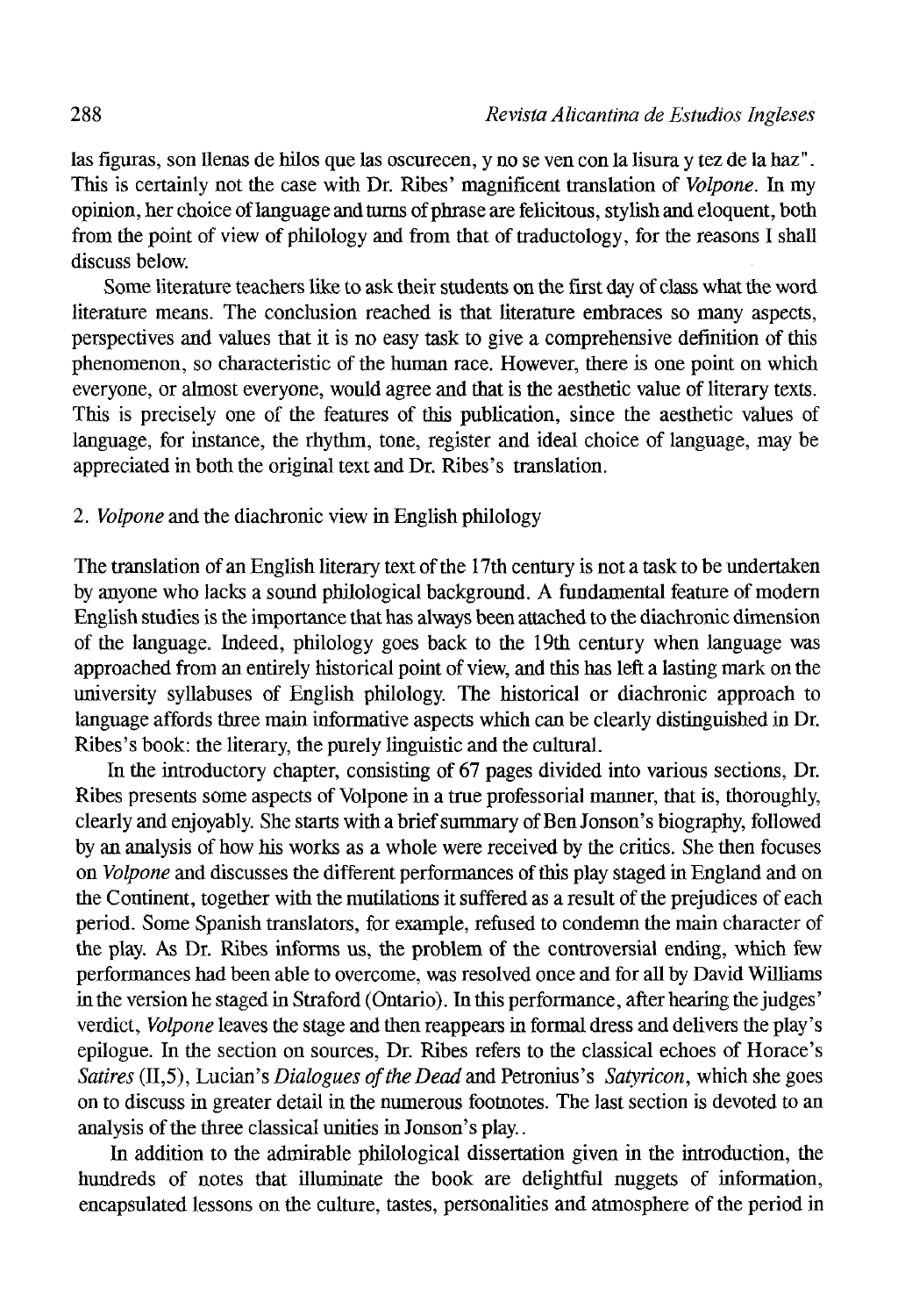## *Reviews* 289

England and other European countries (especially Italy), as well as on the institutions, in particular the judicial system, the corruption of which is denounced with a ferocity similar to that employed two centuries later by Charles Dickens in *Bleak House.* The author's linguistic and literary comments are also of great valué:

a) Constant references to the classical sources of the play (Horace, Juvenal, etc.):

*A lawyer could never have been; ñor scarce/Another woman* (Ni al letrado se habría oído ni siquiera a otra mujer), page 296 . [These same two comparisons can be found in Juvenal (Satires VI, 439-40)].

b) Explication and justification of the meanings of words with reference to lexicographic authorities:

I could stifle him, rarelv. with a pillow (Con una almohada lo ahogaría divinamente), page 180. [This meaning of "divinamente" is listed as the 3rd sense of the word in the *OED: unusually or remarkably well; flnely; splendidly; beautifully,* as the author explains in footnote 68 on page 180]

It should also be said that Dr. Ribes acquits herself very well in the translation of overweight noun and adjective phrases, such as the following:

*Those turdy-facy-nasty-payt-lousy-fartical rogues* (Esos bribones con la cara de boñigo, sucia testa, piojosos, hediondos).

c) A magisterial translation of double-sense words and of the connotations representing emotions, feelings, etc.:

My blood, *My spirits* are returned; I am alive; And like your *wanton gamester,* at *'primero',*  Whose thought had whispered to him, *not go less,*  Methinks I lie, and draw - for an encounter

Mi sangre, *Mi ánimo* ha retornado; estoy vivo, Como el *jugador desenfrenado de "Primera",*  Al que su mente susurra: *"al envite". Me* voy a *apostar,* y a sacar... *para este lance.* 

*Spirit:* II.8.b (sing. and PL: Liveliness, vivacity, dash). 'Mi ánimo' is an excellent choice.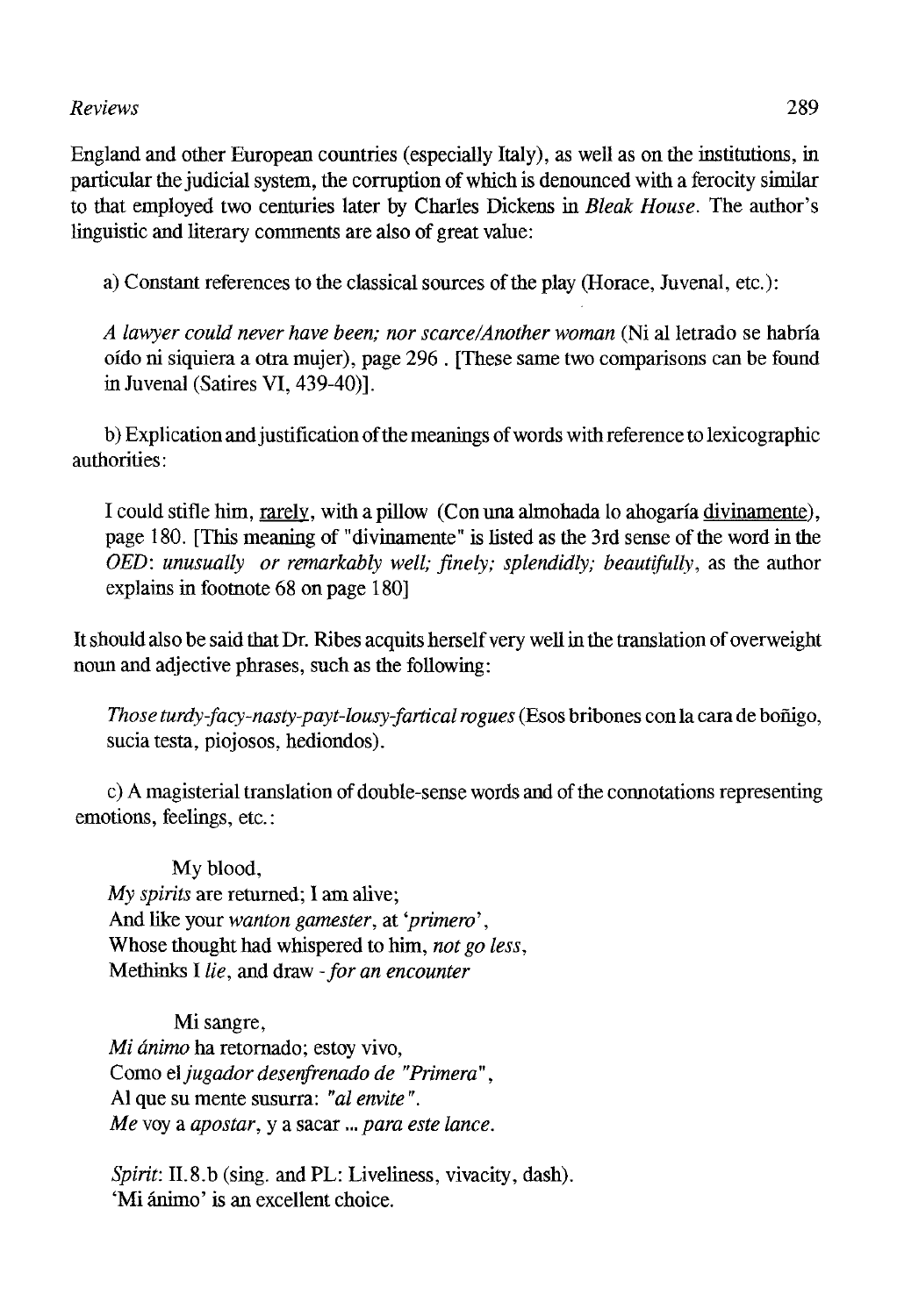*Wanton:* A2: 'lascivious'; A2 'Unrestrained'.

'Desenfrenado' means both 'lúbrico' and 'empedernido' in Spanish.

*(At)primero:* "A gambling card-game, fashionable inthe 16thand 17th cents, in which each player was dealt four cards'.

*De primera* (juego de baraja en el que el lance con que se gana la partida se llama "flux") certainly underscores the ambiguity of the passage.

*Not go less:* 'lay the highest wager possible'.

'(Al) envite': ("puesta que se añade a la ordinaria en algunos juegos de azar", María Moliner) keeps the original sense and carries the connotation of Volpone's impatience to gain Celia's love.

*Lie*: 1) 'Lay or place the bet'; 2) 'lying in wait for an encounter' [In this case Volpone waiting for Celia].

'Apostarse' encompasses both meanings.

*Encounter:* 1) 'a match for a winning suit'; 2) 'An amatory interview'. 'Lance' is a very happy term in Spanish because it includes both senses in this case.

3. *Volpone* and traductology

The theoretical study of translation has been given various titles, of which traductology seems to be the term most widely accepted. Two of the main objectives of traductology are: (1) the study of language aimed at solving the problems of equivalence arising when two texts written in different languages but with the same meaning come into contact; and (2) a better understanding of the manipulation techniques used by translators in their quest for equivalence. The term manipulation in this context denotes skill and "linguistic efficiency", while equivalence implies "conservation of the same meaning". In this sense, translators are seen as manipulators of the target language in the search for equivalence so as to maintain the essence of the source language intact; whereas traductologists are rather analysts of linguistic resources who propose theories and models that attempt to provide a better explanation of the theoretical questions arising from languages in contact.

Two fundamental techniques of *indirect translation*, that is, translation that is not literal, are transposition and modulation. Vinay and Dalbernet in their publication *Stylistique comparée dufrancais etde l'anglais* (Paris: Didier, 1958) declare that a translator who cannot transpose or modulate is not a translator. In transposition, one part of speech in the source language is converted into a different part of speech in the target language. For example, *He held that* ... (in this construction the nucleus is a verb) becomes *"en su opinión*" (the nucleus of which is a noun), or in the Spanish translation of late delivery ("demora en la entrega") where there is a transposition of the adjective *late* to the noun